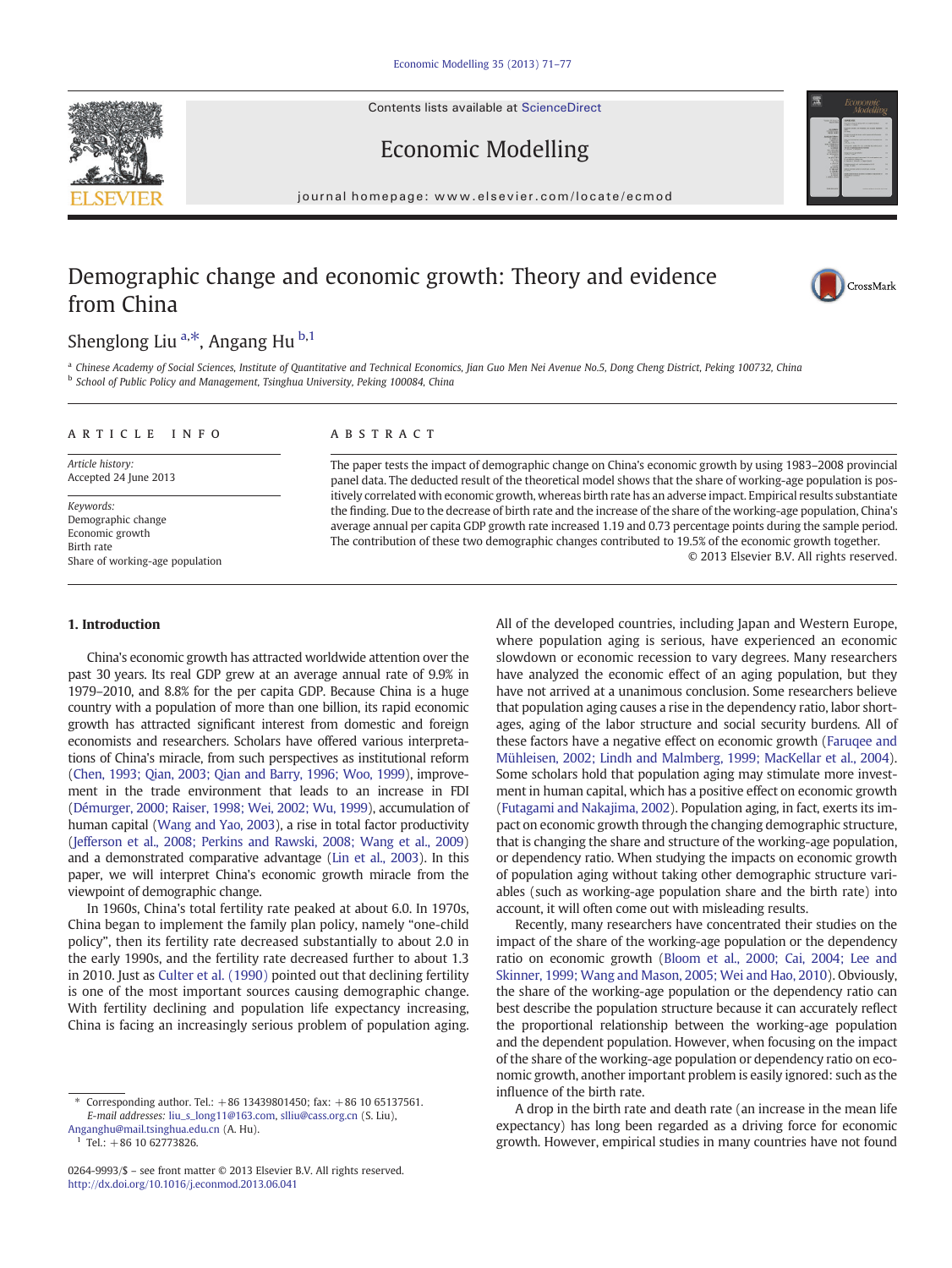evidence for this theory ([Culter et al., 1990; Jones, 2002\)](#page--1-0). Early research, such as [Coale \(1986\)](#page--1-0), [Brander and Dowrick \(1994\)](#page--1-0) and [Kelley and](#page--1-0) [Schmidt \(1995\),](#page--1-0) and several recent studies, including [Bloom et al.](#page--1-0) [\(2000\)](#page--1-0) and [Bloom and Finlay \(2009\),](#page--1-0) have found that the birth rate is negatively correlated with economic growth. During the last two decades, China's birth rate has dropped substantially, if the birth rate is really negative for economic growth, it means that the declining birth rate is also one of the driving forces of China's economic growth in the last few decades.

To overcome endogeneity in the growth regression, empirical studies of cross-country data regularly use a lagging birth rate as an explanatory variable (such as [Li et al., 2007\)](#page--1-0). [Galor and Weil \(1996\)](#page--1-0) pointed out that with economic development and a rise in the real wages of women, a higher birth rate means a higher opportunity cost, which compels women to opt for a lower birth rate. Such an endogenous problem cannot be controlled due to the lagging birth rate. Such factors (birth opportunity cost) may be taken into account in the decision to give birth. So, using lagging birth rate as an explanatory variable cannot adequately solve the endogeneity problem.

Although many economists have long noticed the importance of birth rate and share of working-age population on economic growth, they have largely ignored one of the factors on economic growth. In this paper, we shall test the influences of share of working-age population and the birth rate on economic growth. First, we test the impact of share of working-age population and the birth rate on economic growth on the basis of the Cobb–Douglas (C–D) production function. The results of the theoretical model show that the share of the working-age population has a positive impact on economic growth, whereas the birth rate has a negative impact. We therefore go on to collect China's provincial panel data for empirical testing. In the empirical results, both the fixed-effect estimate and instrumental variable estimate show that the share of the working-age population has a positive influence on the growth regression and that the birth rate has a negative impact.

As [Li and Zhang \(2007\)](#page--1-0) has done, China's population policy has enabled us to find the instrumental variable of the birth rate in the growth regression. China began to implement the family planning policy in the early 1970s. Beginning in 1980, China began to encourage "one couple, one child". However, this policy was implemented only among the majority Han people in urban areas. In the rural areas, however, the second birth is allowed when the first birth is a girl. This is tantamount to a "1.5-birth policy". Until the end of the 1980s, the family planning policy has not been implemented in areas inhabited by minority people ([Anderson and Silver, 1995; Park and Han, 1990; Qian, 1997\)](#page--1-0). Although the policy became applicable in areas inhabited by minority people from the mid-1980s, it was not as strictly enforced as it was by the Han majority. It is mainly directed at the Manchu and Zhuang minorities, whose populations exceed 10 million each [\(Deng, 1995\)](#page--1-0). Policy ("one couple, one child" or 1.5 children) is not rigorously enforced for the more than 50 other minority nationalities, which, in fact, still implement the multiple-birth policy. That means that the areas with higher proportions of rural and minority populations have a higher birth rate. When the variables (such as investment and human capital) associated with rural population, minority population and economic growth are controlled for, the proportion of the rural and minority population in a province may be used as an instrumental variable to reveal the impact of the birth rate on economic growth [\(Li and Zhang, 2007\)](#page--1-0).

In Section 2 of the paper, we build a simple theoretical model to reveal the impact of the share of the working-age population and the birth rate on economic growth. [Section 3](#page--1-0) of the paper covers an empirical model and the data. [Section 4](#page--1-0) shows the empirical conclusions. [Section 5](#page--1-0) is a summary of the paper.

### 2. A simple theoretical model

We proceed with our theoretical analysis as follows: (1) With social and economic development, a dropping birth rate and an aging population would bring about changes in the population structure, which, in turn, would impact the labor supply and economic growth. (2) Suppose only the working-age population has bank savings, and the dependency population (aging people and children) only consumes but not saves; the higher rate of the dependency population means the need for more output to sustain the consumption of these people, and this will reduce the total savings rate and investment capital. Accordingly, the change in population structure may influence economic growth by influencing the savings rate.

We use C–D and the Solow growth theory to analyze the impact of the changes in the population structure of per capita output and the growth rate of per capita output.

We use  $N$  to denote total population,  $u$  to denote the percentage of total population aged 65 and above (e.g., the aging population), and  $h$ to denote the proportion of children aged 0–14 in the total population. Therefore, the ratio of working-age population to the total population aged 15–64 is  $1 - u - h$ , and the working-age population in total is  $N(1 - u - h)$ . The production function is:

$$
Y = AK^{\alpha}((1-u-h)N)^{\beta}A>0, \quad 0 < \alpha < 1, \quad 0 < p \le 1
$$
 (1)

where  $Y =$  total output;  $A =$  technical level;  $K =$  total material capital; and  $(1 - u - h)N =$  working-age population. Assume that the return to scale of the production function is constant, e.g.,  $\alpha + \beta = 1$ .

$$
Let : k = \frac{K}{(1 - u - h)N}
$$
 (2)

Then, 
$$
y = \frac{Y}{N} = Ak^{\alpha}(1 - u - h).
$$
 (3)

Eqs. (2) and (3) denote per labor capital and per capita output. The analysis of Eqs. (2) and (3) shows that when the child dependency ratio remains constant, population aging raises per labor capital, favorable for raising per labor output. However, this means that the aging population reduces the percentage of the working-age population in the total population, thus reducing the per capita output. By simple calculation, we obtain  $\frac{\partial y}{\partial (1 - u - h)} = Ak^{\alpha} > 0$ , and thus, we can observe that the share of the working-age population has an overall positive impact on per capita output.

We use  $k(t)$  and  $N(t)$  to denote the function of capital and total population at time t, expressed as  $k = dk(t)/dt$ , and  $\dot{N} = \frac{dN(t)}{dt}$ . Based on the growth of the global population over the past centuries, we have learned that the population growth conforms to a exponent model, that is,  $N(t) = e^{nt + c}$ , where c is constant. We denote that  $N =$  $nN(t)$ . To make the deduction simple, the paper assumes that  $n > 0$ , where s is the savings rate and  $\rho$  is the capital depreciation rate. Based on the Solow growth theory, we have

$$
\dot{K} = sY - \rho K, \ \rho > 0. \tag{4}
$$

By simple calculation of Eqs. (2), (3) and (4), we obtain:

$$
\dot{k} = \frac{sy}{(1 - u - h)} - (n + \rho)k.
$$
\n(5)

When the economy reaches an equilibrium growth path, satisfying  $k = 0$ , Eq. (3) and (5) yield:

$$
k^* = \left(\frac{As}{n+\rho}\right)^{1/\beta}, \ \ y^* = (1-u-h)A^{1/\beta}\left(\frac{s}{n+\rho}\right)^{\alpha/\beta}.\tag{6}
$$

Eq. (6) shows that when the economy reaches an equilibrium growth path, the savings rate is positively correlated with per capita effective capital, and the share of the working-age population has a positive impact on per capita output.